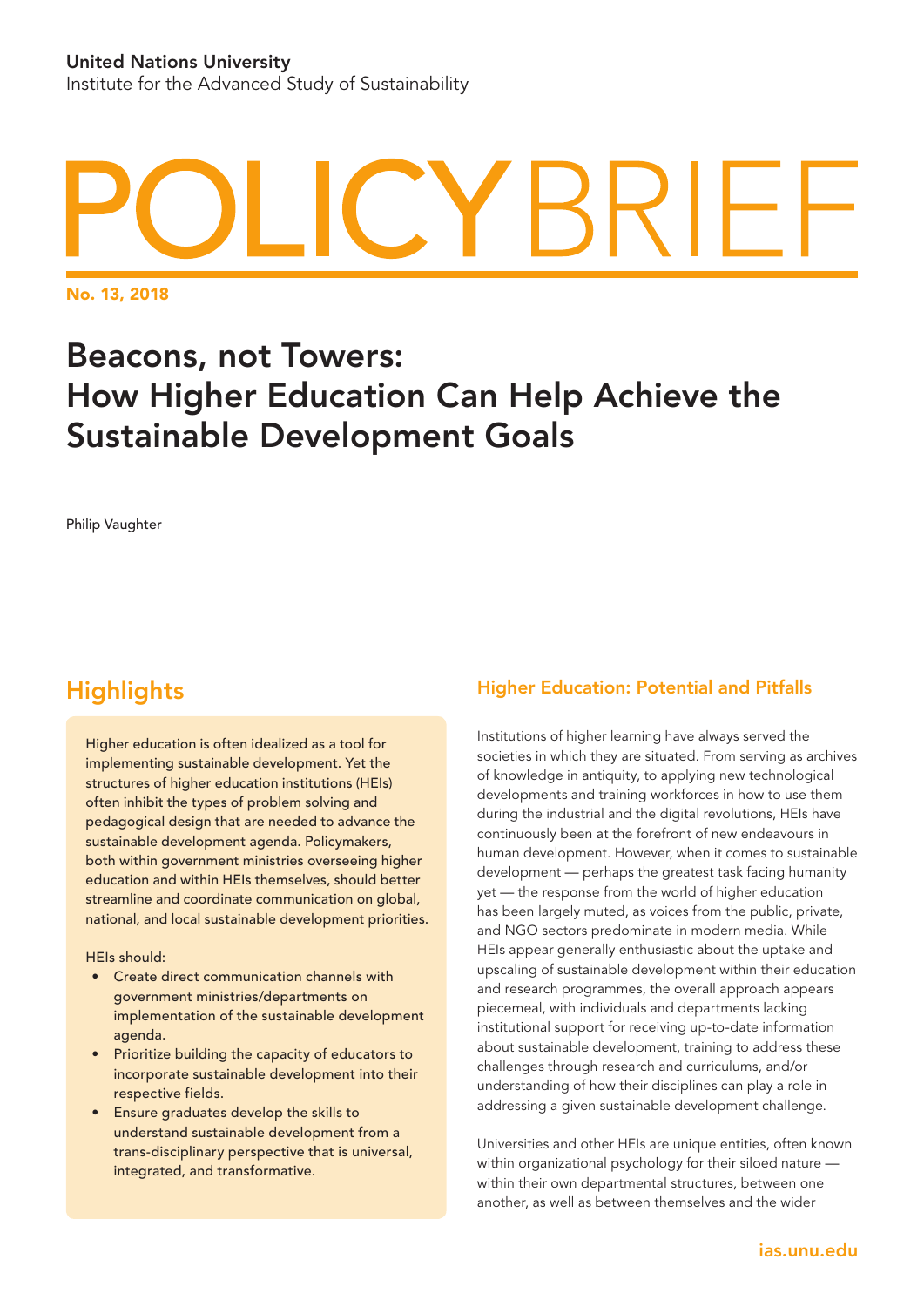#### POLICY BRIEF No. 13, 2018

community (Manning 2017). While the idea of the "ivory tower" may be a contemporary misnomer, like any complex organization HEIs struggle to actively and adequately communicate between their many varied departments, provide enough support for iterative staff training to capitalize on new developments in their given fields, and keep up to date on the global sustainable development agenda and its implications for their own countries and communities. This is especially true of university and college campuses in developed countries, where higher education leaders have a demonstrably vague understanding of the Sustainable Development Goals (SDGs) and their own potential role in achieving them (Egron-Polak 2016).

This policy brief outlines recommendations for better bridging the potential of the higher education sector with the goals set forth in the global sustainable development agenda. It advocates improving communication and increasing awareness around sustainable development, building the capacity of educators within HEIs, and promoting more integrated learning outcomes on sustainable development for graduates.

#### Recommendation 1: Increase Awareness and Streamline Communication about Sustainable Development among HEIs

Educators around the world face a growing list of demands that society places at their feet, oftentimes with shrinking budgets for meeting them. Higher education is no exception to this trend, and while higher education has been touted as a mechanism for implementing sustainable development (Mohamedbhai 2015), HEIs often lack awareness of what development issues are priorities at the local or national level (Butin 2010). Therefore, regular communication about national sustainable development objectives should be delivered to HEIs by the ministry or department responsible for higher education. Ministries of higher education and their counterparts should adopt policies on communicating national objectives and government priorities in relation to the global sustainable development agenda, and communicate these regularly and succinctly to the HEIs within their country. This will require ministries that oversee higher education to coordinate and communicate with other government ministries on the implementation of sustainable development at the national level. This can prove challenging, as departmentalized bureaucracies often have their own organizational culture and approach to communication. However, coordinated action and communication between government departments, as well as the sectors they oversee, is a prerequisite for effective implementation of sustainable development (Mullan et al. 2015).

One approach would be to engage the communication channels of the numerous higher education alliances and networks, many of which already have a focus on sustainability. While ministries will doubtless have their own channels for communicating with the HEIs that they oversee, utilizing university networks can reinforce this message. Furthermore, university networks focusing on sustainability can help ministries of higher education contextualize sustainable development objectives in terms with which HEIs can more readily engage.

In addition, policymakers within HEIs themselves (both administrators and faculty chairs) need to develop policies or protocols for communication between their HEI and the surrounding communities, to learn about sustainable development challenges that are playing out at the local level. This would not only help to locally contextualize national objectives, but could also help to identify local challenges that are being overlooked or under-emphasized in national sustainable development priorities. While university administrators may have limited influence over curriculum content, they do have convening and communication powers. Policymakers in HEIs can open dialogue both between departments within their campuses, and between their institutions and the surrounding community. Utilizing these convening and communication powers more effectively would allow HEIs to become part of a vital feedback loop between local communities and national governments, as both local and national levels of government iteratively adjust their goals and approaches to sustainable development.

### Recommendation 2: Prioritize Capacity Development of Faculty and Staff

Times change, and with them, so do best practices within any respective field. This is just as true for universities and other HEIs as it is elsewhere in the public, private, or nonprofit sectors. Not only does technology and social media continue to change and expand its influence in everyday life, but new research is rapidly revealing how educators and researchers can harness new tools, updated pedagogies, and better communication platforms to revise their own teaching and research (Nickerson & Zodhiates 2013). Professional development should be part and parcel of any modern workforce; however, too often HEI faculty and staff are asked to squeeze such opportunities into already overcrowded schedules. If higher education is to seriously engage with sustainable development, then HEIs need to allow for professional development of staff and faculty without overwhelming an already overburdened workforce. HEI personnel should not only be aware of sustainable

2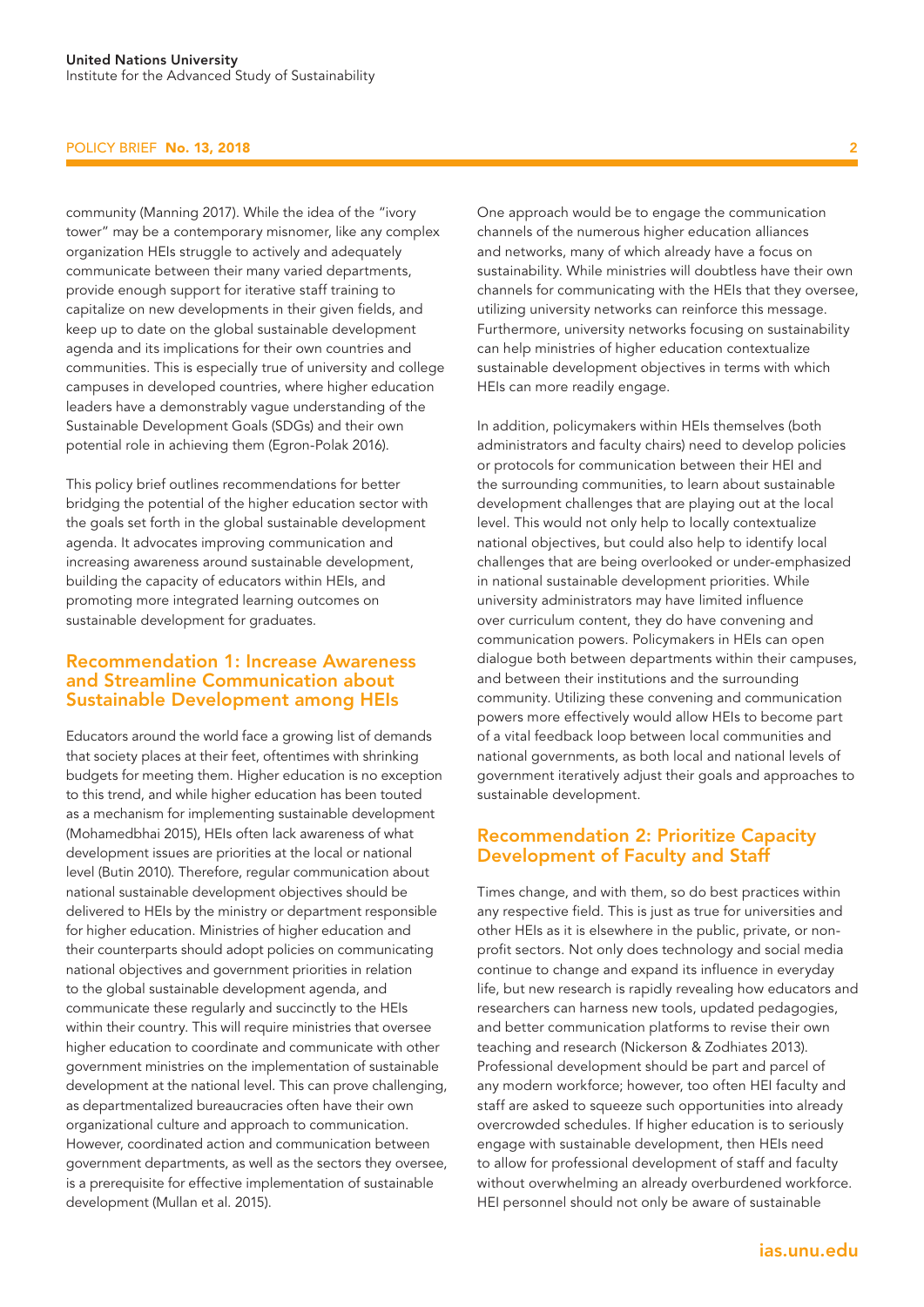#### POLICY BRIEF No. 13, 2018

development challenges (see Recommendation 1), but also be given the necessary support to incorporate sustainability into their work within their respective field. Indeed, it is often noted that insufficient attention is being paid to teacher development in general within HEIs, at the exact moment when the number of students is at a historic high and the impacts of successful curriculum development and pedagogy can be multiplied to a much greater extent than ever before (Nicholls 2014). While numerous universities tout the sustainability credentials of faculty and staff when recruiting students or seeking research funds, few actually offer any type of professional development for academics focused on how to approach sustainable development in teaching and research (Holdsworth et al. 2008). While numerous key competencies have been demarcated for designing curriculums and research on sustainable development, little evidence exists that HEIs have developed these into any kind of widespread professional training programmes for faculty and staff (Wiek et al. 2011).

Therefore, HEIs must begin supporting capacity development of personnel to help them incorporate sustainable development into their teaching and research. It is widely recognized that capacity development for staff and faculty is necessary for HEIs to remain competitive in student recruitment (De Rijdt et al. 2013). This will be of particular importance in the context of teaching and training about sustainable development concepts and practices, which will require adult learners (many of whom are already experts in their respective fields) to re-train and re-conceptualize how they engage with teaching and

extra training sessions, and may call for a re-evaluation of how sustainable development can be incorporated into existing capacity building programmes for employees.

## Recommendation 3: Break Down Academic Siloes for Trans-disciplinary Problem Solving

One of the central tenets of the SDGs is that the goals themselves are integrated — attention must be paid to the effects of implementing a solution for one of the goals on the other sixteen. If a development project is to proceed sustainably, it must seek co-benefits for as many of the other goals as possible, and avoid taking action towards achieving one of the goals that could hinder efforts towards reaching other goals. HEIs should create graduates skilled in the multi-disciplinary problem-solving required of the emerging workforce, and HEIs need to facilitate processes whereby students emerge at graduation not only aware of how sustainable development relates to their own discipline, but how their discipline relates to sustainable development in other disciplines as well. This by no means implies that HEI faculty should be experts on anything and everything. Indeed, specialization will be critical for addressing some of the complex issues related to research and implementation. However, it is imperative that HEIs train students to be able to examine a given sustainability challenge through different disciplinary lenses, if higher education is to play a key role in training a workforce that can meaningfully engage with sustainable development. Just as learning outcomes shifted during the industrial and digital

HEIs must train students to be able to examine a given sustainability challenge through different disciplinary lenses.

revolutions, they will now have to adapt so that graduates are able to advance sustainability in the workforce and society at large. And policymakers within HEIs will have to provide guidance into what learning outcomes and skills are needed to tackle sustainable development holistically.

research. While few models exist for creating a professional development policy for educators, Luke and McArdle (2009) suggest that it is possible to create such policies with enough flexibility to fit the contexts in which they are implemented. Just like industrialists at the turn of the 19th century, HEIs are going to need to invest time and resources into the training of their employees if they wish to extol expertise and experience to the sustainable development agenda as a core element of their institutional identity. This must be done without overburdening faculty and staff with

Siloed approaches to problem solving will not be effective for implementing a development agenda that is both universal and integrated. The presence of academic silos in learning outcomes prevents sustainability principles from being embedded within campuses and their graduates (Ralph & Stubbs 2014). At the same time, a lack of meaningful cross-disciplinary communication leads to consistent bottlenecks affecting implementation of successful sustainable development strategies once graduates complete their studies (Zilahy & Huisingh